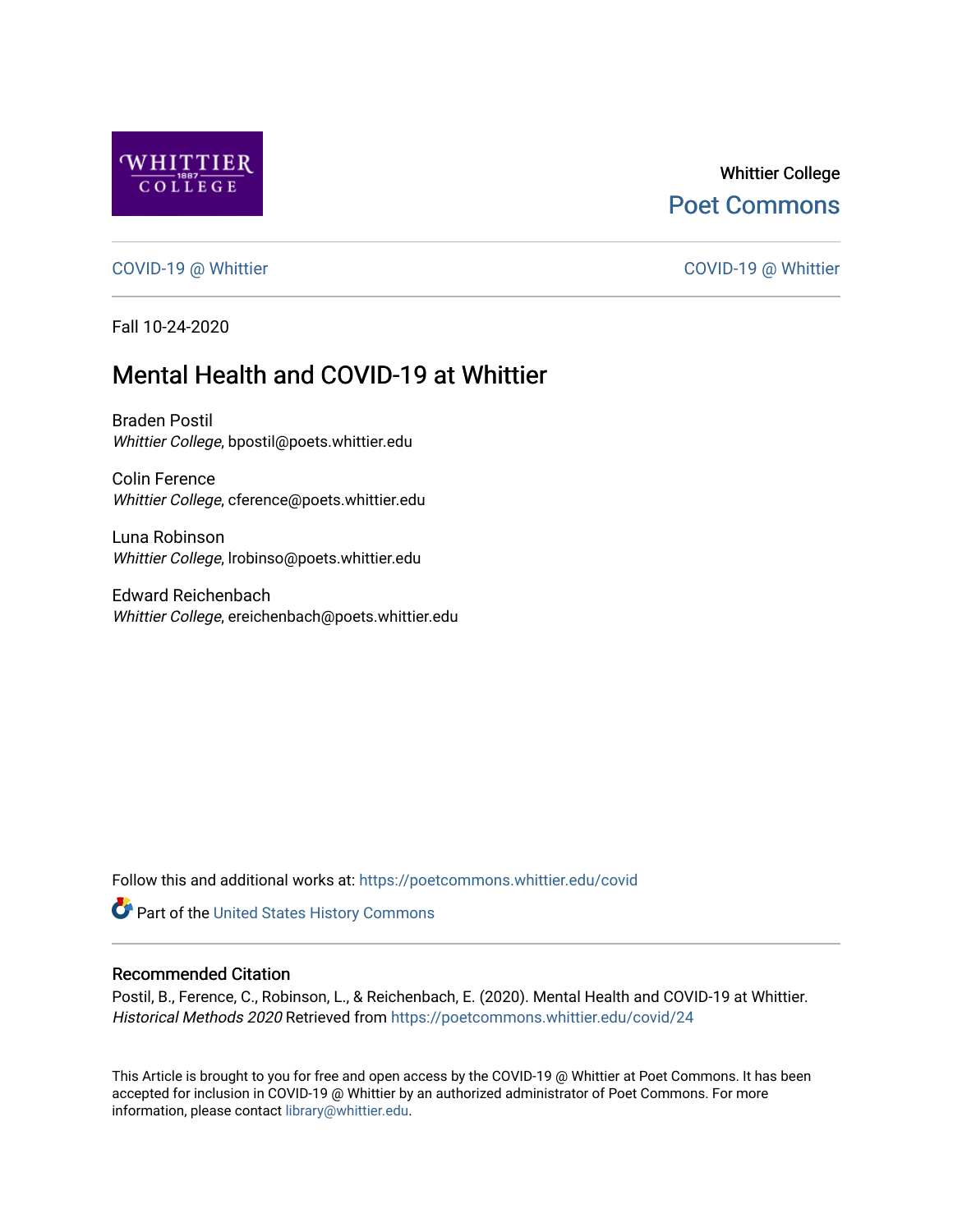#### Oral Histories

From notes taken during the interview.

#### Questions:

- How has the quarantine affected your overall mental health?
- Do you feel like you have gained any negative traits since the beginnings of the pandemic?
- Have you been using substances like drugs and alcohol to cope?
- If you needed help with your mental health did you receive it?
- How did the change from physical classroom to online learning effect the way you saw your schoolwork?

#### Senior Latino Male:

The lockdowns did not have much of an effect on my overall mental health due to a bad outlook on the world at the time. The social, environmental, and political climate of the world had already given me an overall negative outlook on the current state of the world. This coupled with the lack of going to a physical setting at school and lack of social interactions led me to be more impatient and frustrated with my current situation. Overall, this has negatively affected my performance at school because I began to be more apathetic towards my performance. Not only this but the volatile job market brings my outlook on the future down due to the uncertainty of gaining a job. It made me more prone to drinking and smoking more than I previously would.

### Senior White Male:

Luckily, I graduated early and did not have to deal with online school because I saw what my friends had to go through during that time, and it did not seem like a good time. My feelings on lockdown varied due to not having a responsibility that I had to commit to, but I think that it affected my social life in a negative way. During the quarantine I feel like I began to become more anxious in social situations. One of the most negative impacts quarantine has had on my life is a lack of social stimulation. It's caused me to have anxiety in social situations that I hadn't previously felt. I began to drink and smoke more during this time due to a lack of things to do and places to go.

### Senior Latina Female:

The lack of social interaction and loss of routine negatively impacted me due to my feelings of loss and grieving of my pre-COVID-19 life. That led to me feeling depressed and anxious over my life changing in such a short amount of time. Not being able to hit certain milestones like graduation, birthdays, and family life also made my feelings of depression and anxiety worse. My ability to cope with the virus varied due to more of a reliance on substances while also trying to involve myself in communities, and work that I had not previously had time to involve myself with. I normally relied upon my loved ones much more but due to my inability to see them due